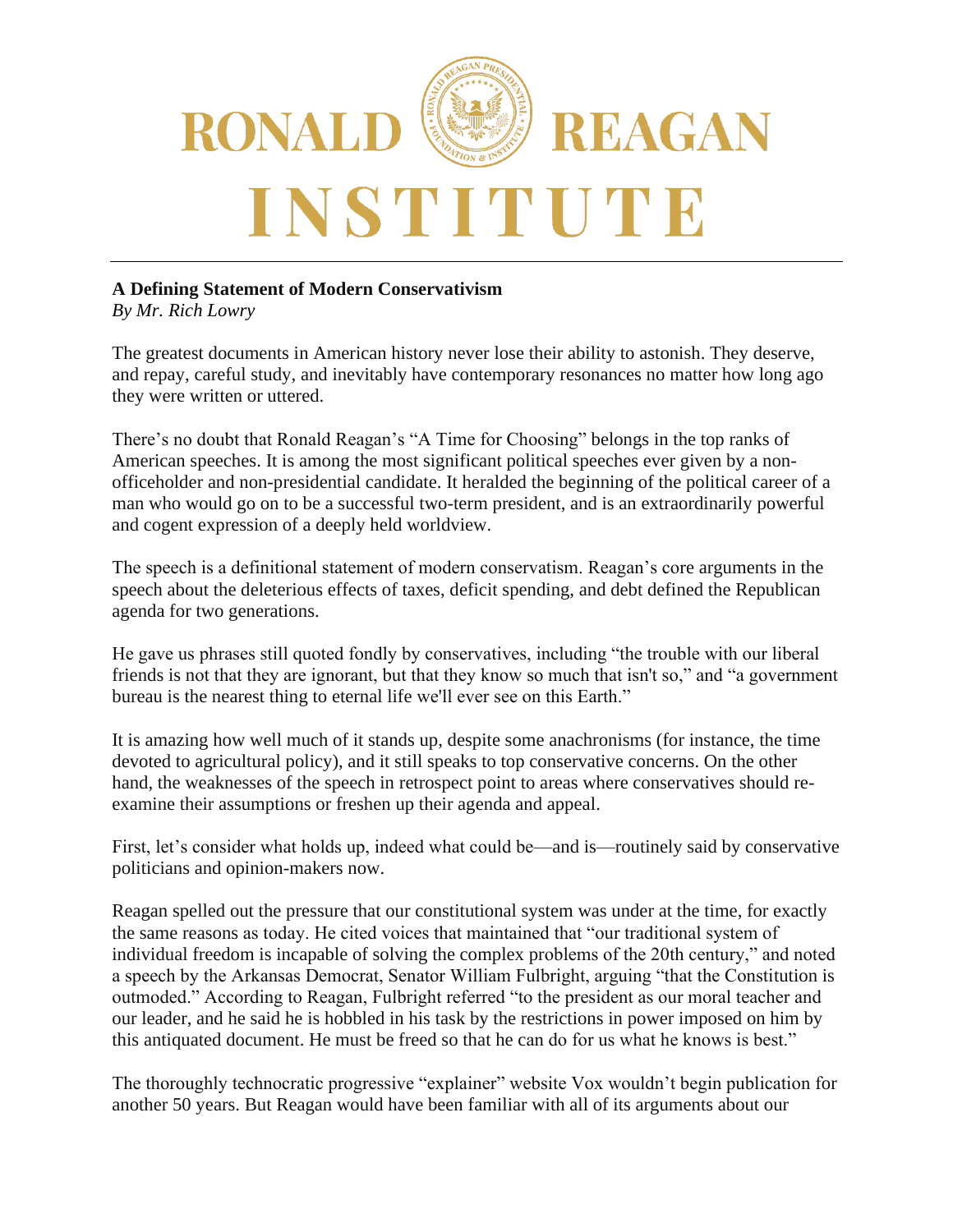constitutional scheme supposedly being shamefully inefficient and resistant to large-scale change. These are arguments that define the progressive sensibility. Conservatives have to constantly make the case that the Constitution, as our foundational law, is the only source of government legitimacy; that its dispersal of power is central to the preservation of liberty; and that rather than being archaic, it guarantees rights that are of enduring relevance and importance.

Reagan also decried impending socialism. He cited Norman Thomas, the frequent socialist candidate for president, attacking Barry Goldwater on grounds that if the Arizona senator were elected president, "he would stop the advance of socialism in the United States."

Reagan, of course, agreed, saying of Goldwater : "I think that's exactly what he will do." He continued, "As a former Democrat, I can tell you Norman Thomas isn't the only man who has drawn this parallel to socialism with the present administration." He explained how "it doesn't require expropriation or confiscation of private property or business to impose socialism on a people. What does it mean whether you hold the deed or the title to your business or property if the government holds the power of life and death over that business or property?"

Today, Republicans have more occasion than ever before to warn of socialism. The label used to be rejected by everyone except fringe figures like Thomas. No more. Avowed socialist Bernie Sanders, the Vermont senator, seriously challenged for the Democratic presidential nomination in 2016 and has an intense following among young people. Members of the so-called Squad, Alexandria Ocasio-Cortez, Ilhan Omar, and Rashida Tlaib, the most attention-getting members of the freshmen class of House Democrats, are all socialists. Elizabeth Warren rejects the label, but embraces the agenda.

Medicare for All, the Green New Deal and free college for all are far more sweeping proposals for government aggrandizement than anything enacted in the Great Society era that had Reagan worried about the prospect of socialism.

It's still true, as Reagan noted in his speech, that government failures inevitably become the occasion for more government activism. In Reagan's words, "For three decades, we have sought to solve the problems of unemployment through government planning, and the more the plans fail, the more the planners plan." Today, government mis-incentives drive up costs in the areas of health care, housing, and higher education. Nonetheless, the Left argues that the answer is more regulation or a complete government take-over.

Reagan hit on the Left's obsession with inequality, which has become even more pronounced today: "We have so many people who can't see a fat man standing beside a thin one without coming to the conclusion that the fat man got that way by taking advantage of the thin one."

He cultivated a populist, yet optimistic voice. He says the issue in the 1964 election is whether "we believe in our capacity for self-government or whether we abandon the American revolution and confess that a little intellectual elite in a far-distant capital can plan our lives for us better than we can plan them ourselves." This remains a core sentiment across the Right, encompassing conventional Reagan conservatives like Texas senator Ted Cruz and more Trumporiented populists like Missouri senator Josh Hawley. It will remain a central priority as long as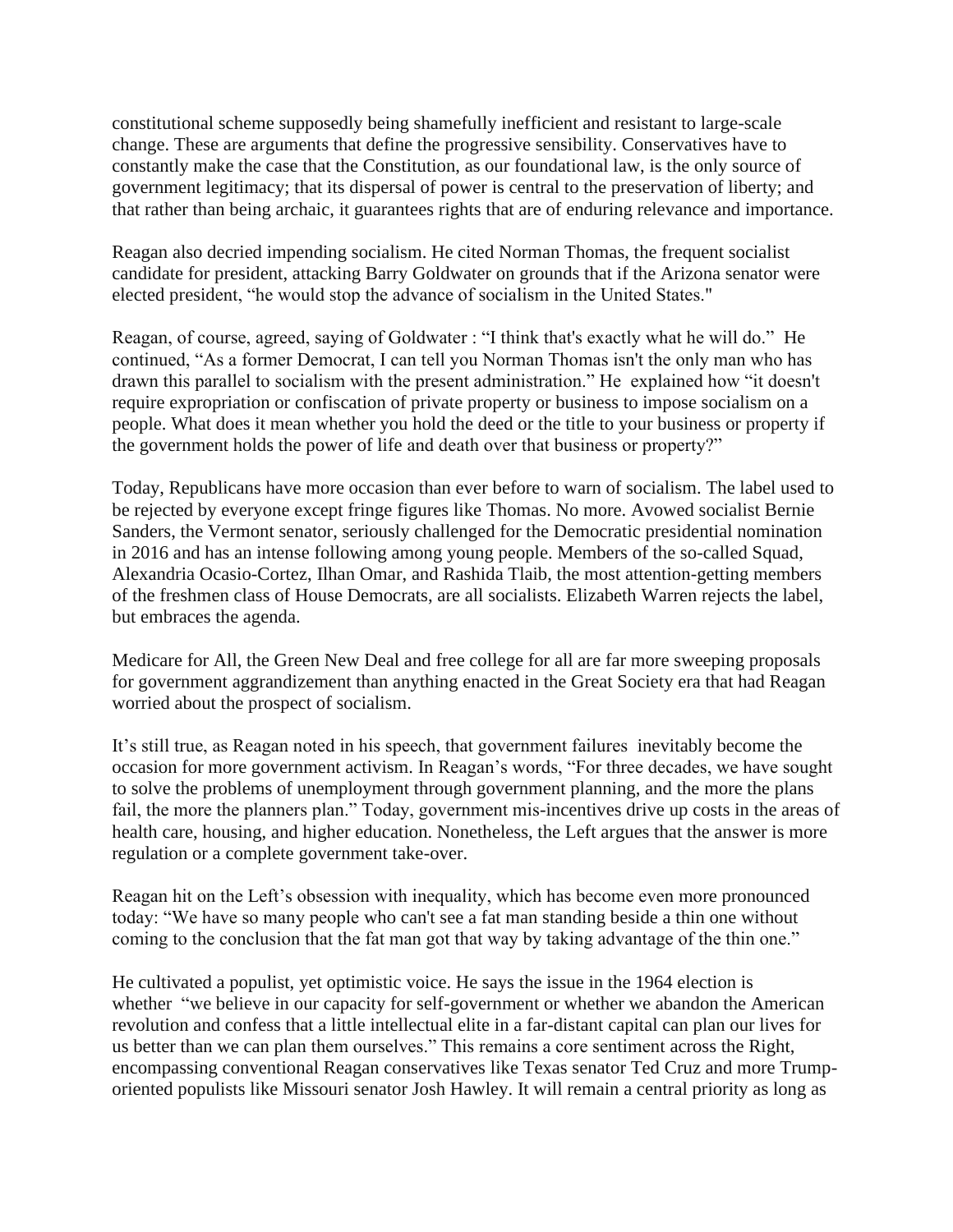government centralization proceeds apace, and as the bureaucracy continually absorbs the progressive attitudes of the elite.

Reagan demonstrates in his speech how, even if you reject populist policies, which typically involve more government activism, populism is still the argot of American politics. This is what newly minted Republicans like Abraham Lincoln realized back in mid-19th century. Lincoln had been a Whig all his life and had gotten beaten up by Jacksonian populists for supposedly being on the side of bankers and other well-heeled interests (Whigs were, indeed, in favor of financial capitalism). With the rise of slavery as the dominant issue in American life, Republicans flipped the script and made populist arguments against the plantation owners and "slavocracy" of the South, to great political effect.

Even as Reagan made an appeal to populist emotions, he kept his own rhetorical sights elevated. "A Time for Choosing" is a deeply ideological speech, yet Reagan doesn't frame our choice as fundamentally between conservatism and liberalism, but between the past and the future, and between decline and progress.

"You and I are told increasingly that we have to choose between a left or right, but I would like to suggest that there is no such thing as a left or right," he said, in a memorable riff. "There is only an up or down--up to a man's age-old dream, the ultimate in individual freedom consistent with law and order--or down to the ant heap of totalitarianism, and regardless of their sincerity, their humanitarian motives, those who would trade our freedom for security have embarked on this downward course."

This raises an important point. Reagan conservatives over the last 25 years have tended to couch their politics in explicitly Reaganite terms. They tout themselves as the heirs to Reagan or quote his lines as if from a catechism. They have often sounded as if they believe there's little need to make the argument for conservatism in new, contemporary terms and that associating themselves with Reagan and his beliefs is enough to win the argument, certainly in Republican politics.

The 2016 presidential primary showed the limits of this approach, as Donald Trump, circumventing all the old clichés and tropes, found a new way to talk to Republican voters (for better or worse). But anyone familiar with the actual Reagan would realize that a calcified, overly ideological version of his politics ran counter to the appeal of Reagan himself, who, in the most important speech of his life to that point, spoke of our fundamental choice as up or down.

Reagan's words about the Cold War are truly inspired and don't so much foreshadow his rhetoric as president as make it clear that he had exactly the same beliefs set out in exactly the same terms for decades: "We are at war with the most dangerous enemy that has ever faced mankind in his long climb from the swamp to the stars," he said, "and it has been said if we lose that war, and in doing so lose this way of freedom of ours, history will record with the greatest astonishment that those who had the most to lose did the least to prevent its happening."

It's hard to improve on that sentiment. Of course, the Cold War is now history. But the broad approach to national security set out by Reagan is unimpeachable and should characterize any conservative foreign policy worthy of the name. He defends the term, "peace through strength,"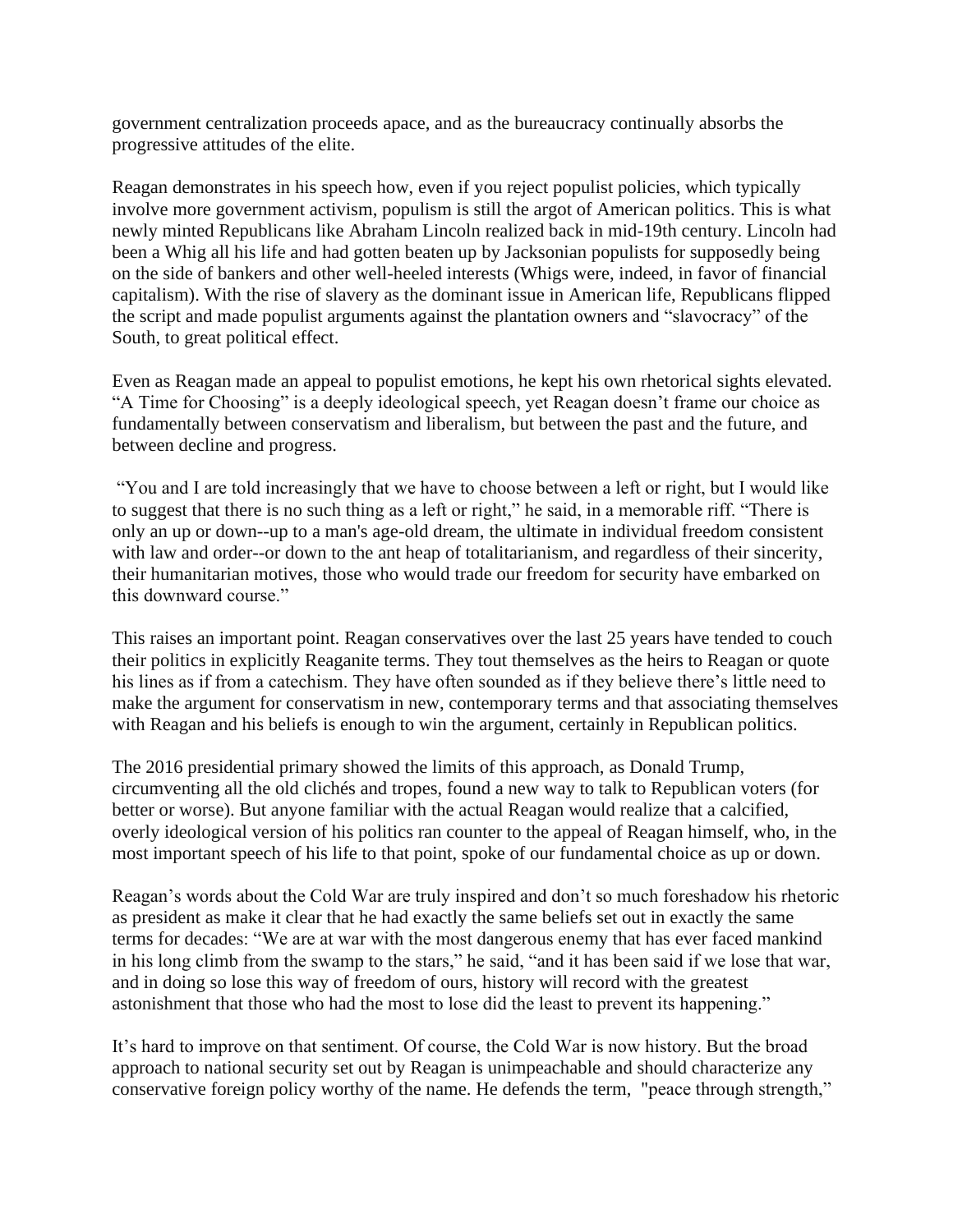which readers and listeners might be surprised to learn came from Barry Goldwater first, given how closely it's now associated with Reagan. The basic idea wasn't new, stretching back to George Washington.

Reagan's opposition to the U.N., willingness to stick up for flawed allies arrayed against adversaries that are worse, and skepticism of foreign aid are still relevant and will continue to endure.

So, where does the "Time for Choosing" fall down?

The tax, spending, and debt issues so important to Reagan and to conservatives for decades have taken a backseat today—or at least deficit spending and debt have. President Trump has brought other issues to the fore, and pursued a broadly expansionary fiscal policy. It turns out that fiscal conservatives didn't have nearly the clout of social conservatives in the GOP coalition. But the traditional trio of fiscal issues will come back with a vengeance should, say, Elizabeth Warren get elected president. Shock at the ambition of her program of government centralization would bring a swift return of the GOP's small-government predilections, out of sheer partisanship if nothing else.

More problematic in "The Time for Choosing" is the argument—and dire tone—borrowed from Friedrich Hayek's "The Road to Serfdom," asserting that the growth of the state, as such, leads to tyranny, and the tipping point is imminent. "Our natural, inalienable rights," Reagan said, "are now considered to be a dispensation of government, and freedom has never been so fragile, so close to slipping from our grasp as it is at this moment."

This, too, has been standard Republican rhetoric for two generations. The question is whether it is true, or warranted.

The growth in the administrative state has led to a diminishment in self-government. The rise of jurisprudence untethered to the Constitution has done the same. Various regulations crimp individual choices in a way that once was unimaginable—say, if the wrong sort of tortoise shows up on your property—and government rules pile costs atop enterprise and industry that never existed before. The state can and does weigh in heavily against certain sectors of the economy, whether logging in the Northwest or coal-mining in West Virginia.

It is a symptom of our time, though, that even as the government has grown, so has personal liberty, sometimes in deeply unhealthy ways. We have more choices in family structure (or lack thereof), sexual expression, and consumption of entertainment, from the exalted to the low, including a vast amount and variety of pornography. There is less prescription against aberrant behavior, as can be seen in the streets of our major cities such as San Francisco to New York City. There's greater leeway to sell and smoke pot. We now enjoy the freedom even—in theory at least—to pick our own gender and have institutions of government afford every consideration to our choice.

One of the chief conservative victories over the last 30 years is excavating the true meaning of the Second Amendment, and vindicating the individual right to bear arms, another victory for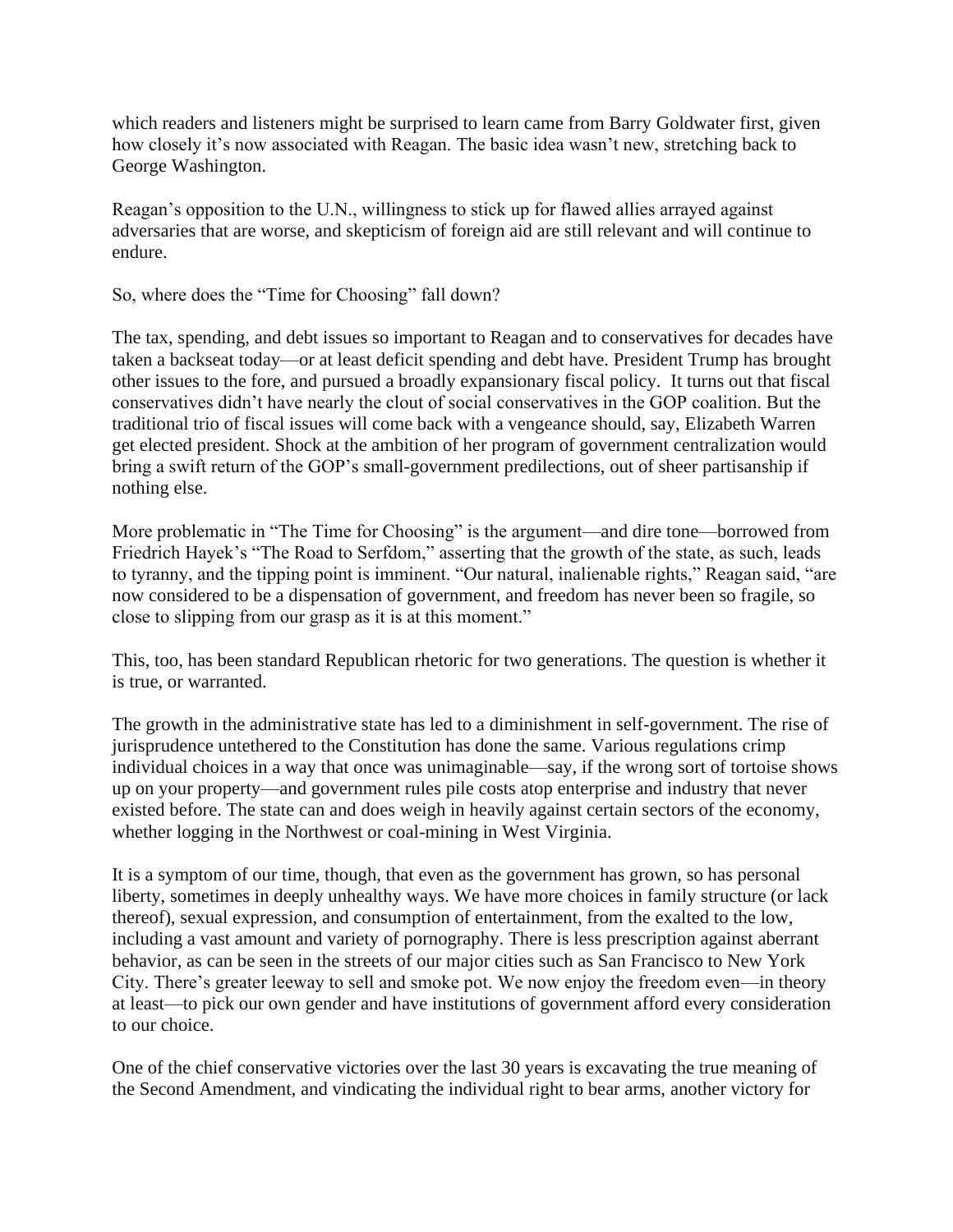individual liberty. Indeed, the size of the federal government has grown at the same time conservatives have strengthened their hold on the Supreme Court, raising the prospect of an era of heightened government activism coinciding with a relatively rigorous originalism on the Court, a combination that Reagan wouldn't have foreseen.

The deeper current issue is that, rather than overweening government, it is arguably a toxic individualism—of people disconnected from marriage, church, and workplace, who sink into self-destructive behavior and despair—that is the chief suppressant of human flourishing.

Obviously, this doesn't enter into Reagan's speech because there was no way he could anticipate social trends 50 years in the future. But there's also a swath of American society that doesn't figure at all in the worldview espoused in "A Time for Choosing." It is dominated by the relationship between state and individual. It is this balance that, for Reagan, will determine whether we are rich or free, and the course of human history. Left out is the stratum in between state and individual, namely, civil society, that does so much to determine not necessarily whether we are rich or free, but whether we are happy.

The state of our civil society—family, church, neighborhood, volunteer organizations—was still in robust shape in mid-1960s, and remained so when Reagan was president in the 1980s. Now, it has degraded significantly, and how and whether it can be revitalized needs to be a leading question for conservatives.

In his recent book on Reagan, "The Working Class Republican: Ronald Reagan and the Return of Blue-Collar Conservatism," the acute political analyst Henry Olsen attempts to draw a distinction between Reagan and Goldwater on the basis of "A Time for Choosing." Olsen maintains that Reagan still bears the stamp of his erstwhile support of FDR and the New Deal, whereas Goldwater is an old-school, anti-government purist. There's a little something to this. Reagan underscores how he's a former Democrat and says he accepts Social Security, although he wants to add "voluntary features" to the program.

There's still no getting around that "A Time for Choosing" is essentially a libertarian speech. And yet, Reagan sounds themes that resonate beyond individual liberty and self-interest. Reagan's deep and abiding patriotism is unmistakable. In a stirring expression of American exceptionalism, he declared: "If we lose freedom here, there is no place to escape to. This is the last stand on Earth. And this idea that government is beholden to the people, that it has no other source of power except to sovereign people, is still the newest and most unique idea in all the long history of man's relation to man."

This truth entails obligation on the part of men, who, in Reagan's view, are more than a mere collection of economic numbers or even what is visible to us in this world. At the end of the speech, Reagan quotes Winston Churchill for the proposition that "the destiny of man is not measured by material computation. When great forces are on the move in the world, we learn we are spirits--not animals." And more: "There is something going on in time and space, and beyond time and space, which, whether we like it or not, spells duty."